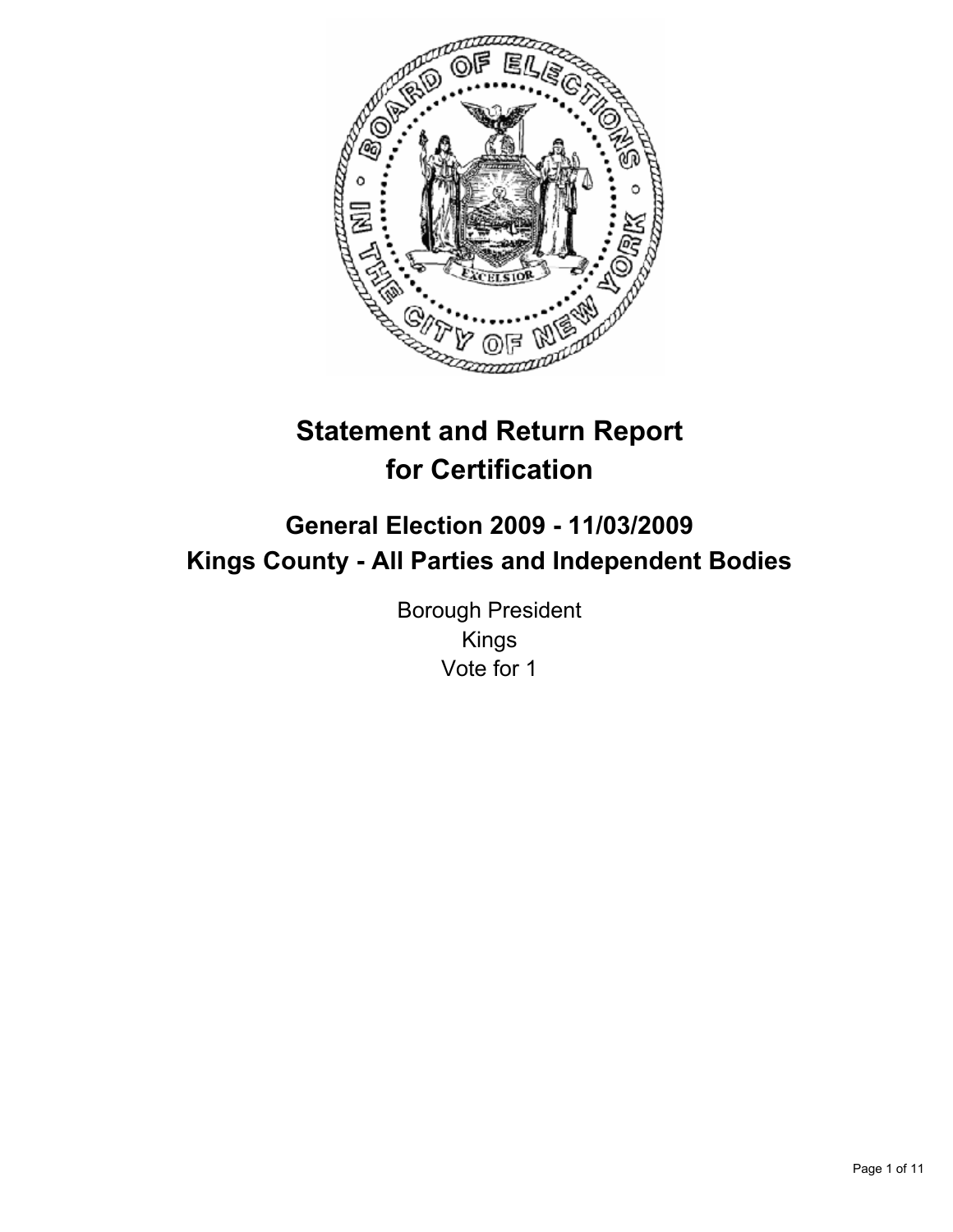

| <b>PUBLIC COUNTER</b>              | 16,934 |
|------------------------------------|--------|
| <b>EMERGENCY</b>                   | 7      |
| ABSENTEE/MILITARY                  | 177    |
| <b>AFFIDAVIT</b>                   | 213    |
| <b>Total Ballots</b>               | 17,331 |
| MARTY MARKOWITZ (DEMOCRATIC)       | 12.173 |
| MARC L D'OTTAVIO (REPUBLICAN)      | 553    |
| MARC L D'OTTAVIO (CONSERVATIVE)    | 90     |
| MARTY MARKOWITZ (WORKING FAMILIES) | 494    |
| MICHAEL SANCHEZ (LIBERTARIAN)      | 137    |
| CHARLES BARRON (WRITE-IN)          |        |
| <b>Total Votes</b>                 | 13,448 |
| Unrecorded                         | 3,883  |

# **Assembly District 41**

| <b>PUBLIC COUNTER</b>              | 19,355 |
|------------------------------------|--------|
| <b>EMERGENCY</b>                   | 201    |
| ABSENTEE/MILITARY                  | 333    |
| <b>AFFIDAVIT</b>                   | 169    |
| <b>Total Ballots</b>               | 20,058 |
| MARTY MARKOWITZ (DEMOCRATIC)       | 13,907 |
| MARC L D'OTTAVIO (REPUBLICAN)      | 1,826  |
| MARC L D'OTTAVIO (CONSERVATIVE)    | 379    |
| MARTY MARKOWITZ (WORKING FAMILIES) | 691    |
| MICHAEL SANCHEZ (LIBERTARIAN)      | 125    |
| MARK TREYGER (WRITE-IN)            | 1      |
| MARTIN KORNBERG (WRITE-IN)         | 1      |
| SALEM (WRITE-IN)                   | 1      |
| <b>Total Votes</b>                 | 16,931 |
| Unrecorded                         | 3,127  |

| <b>PUBLIC COUNTER</b>              | 14,422 |
|------------------------------------|--------|
| <b>EMERGENCY</b>                   | 22     |
| ABSENTEE/MILITARY                  | 200    |
| <b>AFFIDAVIT</b>                   | 167    |
| <b>Total Ballots</b>               | 14,811 |
| MARTY MARKOWITZ (DEMOCRATIC)       | 10.771 |
| MARC L D'OTTAVIO (REPUBLICAN)      | 616    |
| MARC L D'OTTAVIO (CONSERVATIVE)    | 139    |
| MARTY MARKOWITZ (WORKING FAMILIES) | 627    |
| MICHAEL SANCHEZ (LIBERTARIAN)      | 138    |
| EUGENE MYRICK (WRITE-IN)           |        |
| <b>Total Votes</b>                 | 12,292 |
| Unrecorded                         | 2,519  |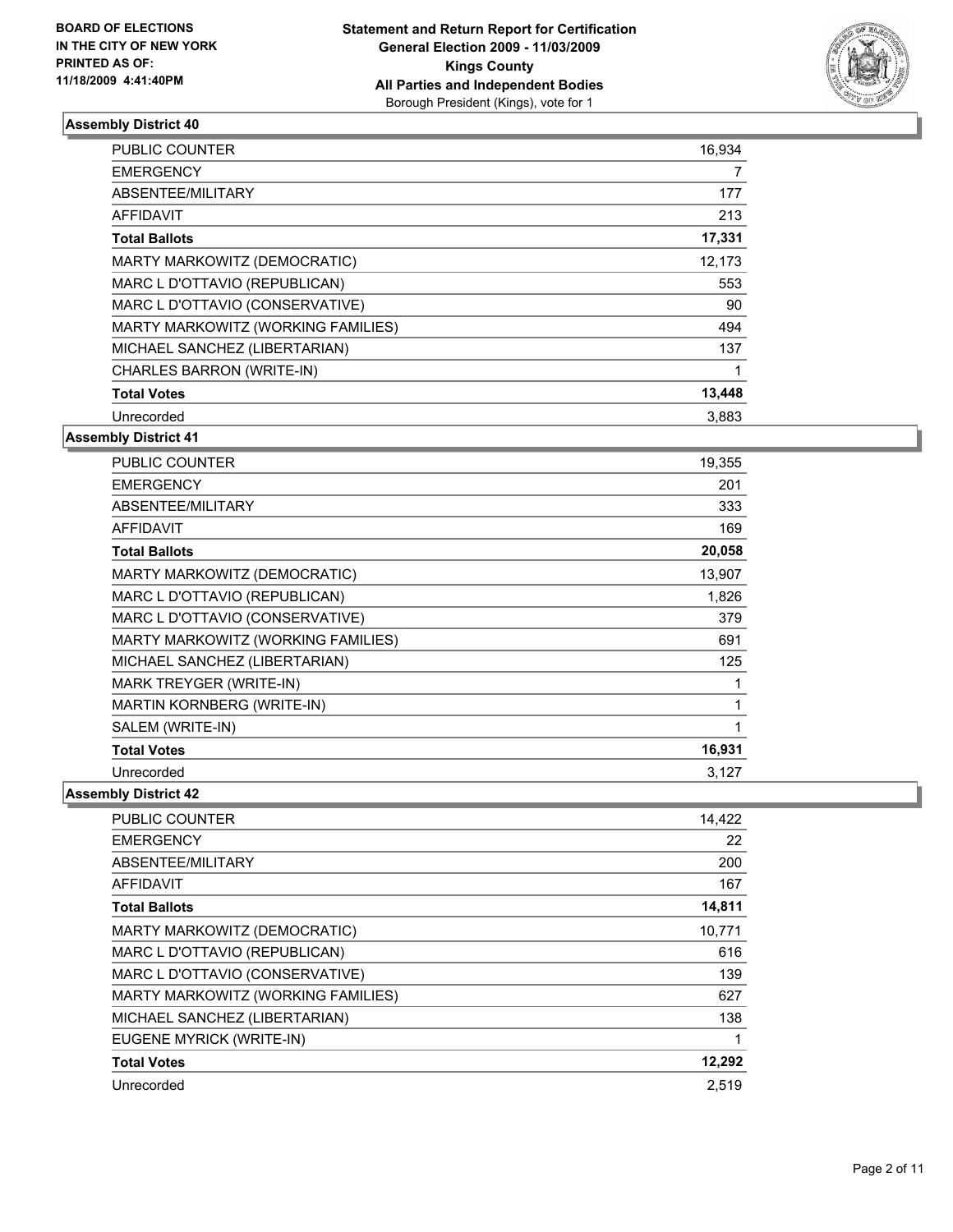

| <b>PUBLIC COUNTER</b>              | 15,902 |
|------------------------------------|--------|
| <b>EMERGENCY</b>                   | 205    |
| ABSENTEE/MILITARY                  | 303    |
| <b>AFFIDAVIT</b>                   | 198    |
| <b>Total Ballots</b>               | 16,608 |
| MARTY MARKOWITZ (DEMOCRATIC)       | 12,026 |
| MARC L D'OTTAVIO (REPUBLICAN)      | 544    |
| MARC L D'OTTAVIO (CONSERVATIVE)    | 141    |
| MARTY MARKOWITZ (WORKING FAMILIES) | 835    |
| MICHAEL SANCHEZ (LIBERTARIAN)      | 131    |
| <b>Total Votes</b>                 | 13,677 |
| Unrecorded                         | 2.931  |

**Assembly District 44**

| <b>PUBLIC COUNTER</b>              | 19,877 |
|------------------------------------|--------|
| <b>EMERGENCY</b>                   | 81     |
| ABSENTEE/MILITARY                  | 338    |
| <b>AFFIDAVIT</b>                   | 268    |
| <b>Total Ballots</b>               | 20,564 |
| MARTY MARKOWITZ (DEMOCRATIC)       | 12,642 |
| MARC L D'OTTAVIO (REPUBLICAN)      | 1,740  |
| MARC L D'OTTAVIO (CONSERVATIVE)    | 374    |
| MARTY MARKOWITZ (WORKING FAMILIES) | 2,036  |
| MICHAEL SANCHEZ (LIBERTARIAN)      | 468    |
| ANTHONY WEINER (WRITE-IN)          | 1      |
| AVRAHAM MAYERFELD (WRITE-IN)       | 1      |
| DANIEL ANISFELD (WRITE-IN)         | 1      |
| PETER WEISS (WRITE-IN)             | 1      |
| SHALOM HARARI-RAFUL (WRITE-IN)     | 1      |
| WILLIAM SAUNDERS (WRITE-IN)        | 1      |
| <b>Total Votes</b>                 | 17,266 |
| Unrecorded                         | 3,298  |

| <b>PUBLIC COUNTER</b>              | 16,307 |
|------------------------------------|--------|
| <b>EMERGENCY</b>                   | 36     |
| ABSENTEE/MILITARY                  | 407    |
| AFFIDAVIT                          | 200    |
| <b>Total Ballots</b>               | 16,950 |
| MARTY MARKOWITZ (DEMOCRATIC)       | 10,135 |
| MARC L D'OTTAVIO (REPUBLICAN)      | 2,455  |
| MARC L D'OTTAVIO (CONSERVATIVE)    | 456    |
| MARTY MARKOWITZ (WORKING FAMILIES) | 675    |
| MICHAEL SANCHEZ (LIBERTARIAN)      | 129    |
| DAVID YASSKY (WRITE-IN)            |        |
| <b>Total Votes</b>                 | 13,851 |
| Unrecorded                         | 3.099  |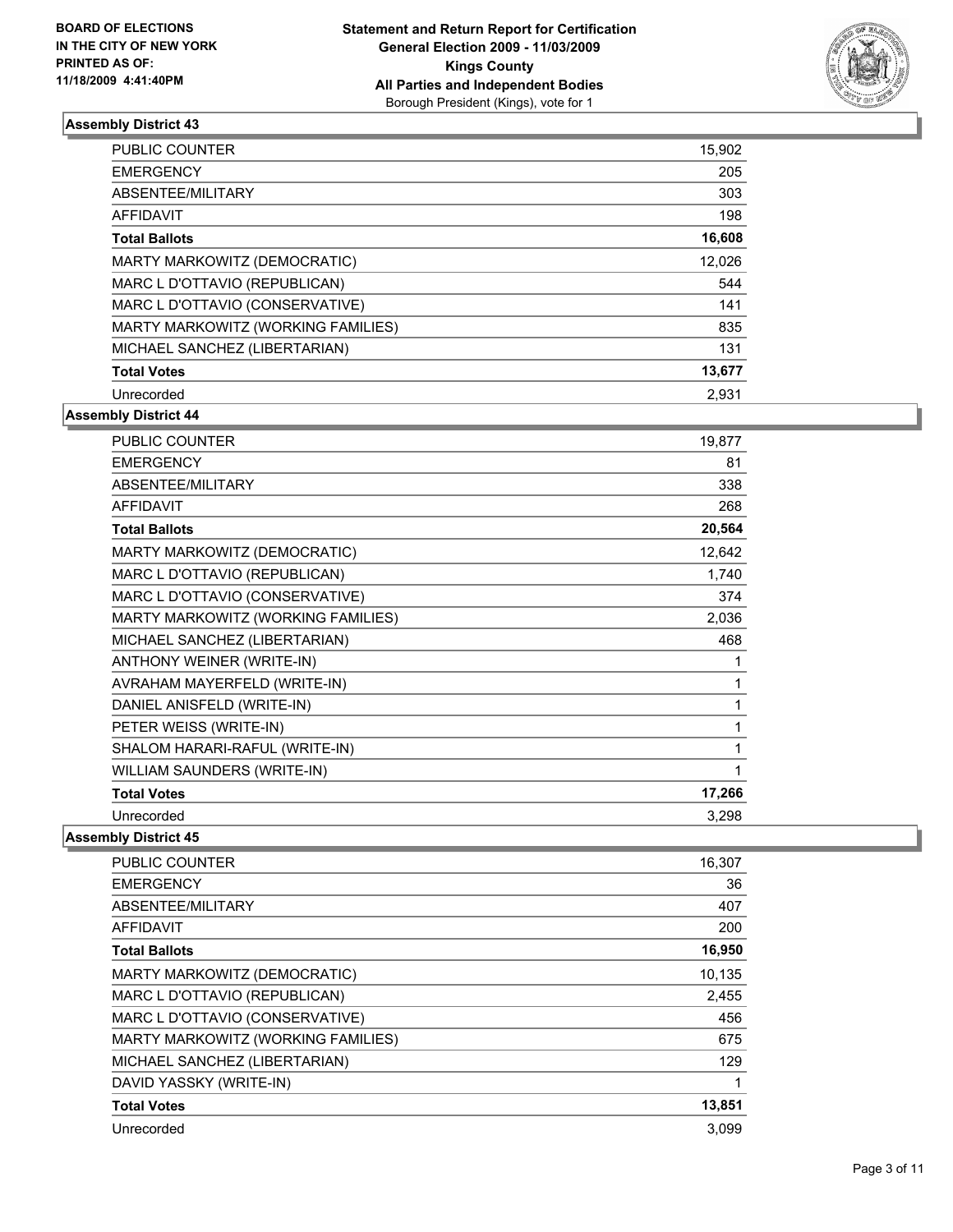

| <b>PUBLIC COUNTER</b>              | 18,584 |
|------------------------------------|--------|
| <b>EMERGENCY</b>                   | 173    |
| ABSENTEE/MILITARY                  | 506    |
| AFFIDAVIT                          | 262    |
| <b>Total Ballots</b>               | 19,525 |
| MARTY MARKOWITZ (DEMOCRATIC)       | 10,816 |
| MARC L D'OTTAVIO (REPUBLICAN)      | 3.145  |
| MARC L D'OTTAVIO (CONSERVATIVE)    | 491    |
| MARTY MARKOWITZ (WORKING FAMILIES) | 620    |
| MICHAEL SANCHEZ (LIBERTARIAN)      | 141    |
| <b>Total Votes</b>                 | 15,213 |
| Unrecorded                         | 4.312  |

**Assembly District 47**

| <b>PUBLIC COUNTER</b>              | 13,584 |
|------------------------------------|--------|
| <b>EMERGENCY</b>                   | 156    |
| ABSENTEE/MILITARY                  | 340    |
| <b>AFFIDAVIT</b>                   | 129    |
| <b>Total Ballots</b>               | 14,209 |
| MARTY MARKOWITZ (DEMOCRATIC)       | 7,479  |
| MARC L D'OTTAVIO (REPUBLICAN)      | 2,521  |
| MARC L D'OTTAVIO (CONSERVATIVE)    | 379    |
| MARTY MARKOWITZ (WORKING FAMILIES) | 490    |
| MICHAEL SANCHEZ (LIBERTARIAN)      | 126    |
| ALLAN LIPSCHER (WRITE-IN)          | 1      |
| <b>MARK GREEN (WRITE-IN)</b>       | 1      |
| <b>Total Votes</b>                 | 10,997 |
| Unrecorded                         | 3.212  |

| <b>PUBLIC COUNTER</b>              | 17,325 |
|------------------------------------|--------|
| <b>EMERGENCY</b>                   | 552    |
| ABSENTEE/MILITARY                  | 256    |
| <b>AFFIDAVIT</b>                   | 212    |
| <b>Total Ballots</b>               | 18,345 |
| MARTY MARKOWITZ (DEMOCRATIC)       | 10,108 |
| MARC L D'OTTAVIO (REPUBLICAN)      | 2,486  |
| MARC L D'OTTAVIO (CONSERVATIVE)    | 738    |
| MARTY MARKOWITZ (WORKING FAMILIES) | 680    |
| MICHAEL SANCHEZ (LIBERTARIAN)      | 134    |
| <b>BARRY ROSENBERG (WRITE-IN)</b>  | 4      |
| <b>GLENN BECK (WRITE-IN)</b>       | 1      |
| MOSHE PORTIGAL (WRITE-IN)          | 1      |
| <b>Total Votes</b>                 | 14,152 |
| Unrecorded                         | 4,193  |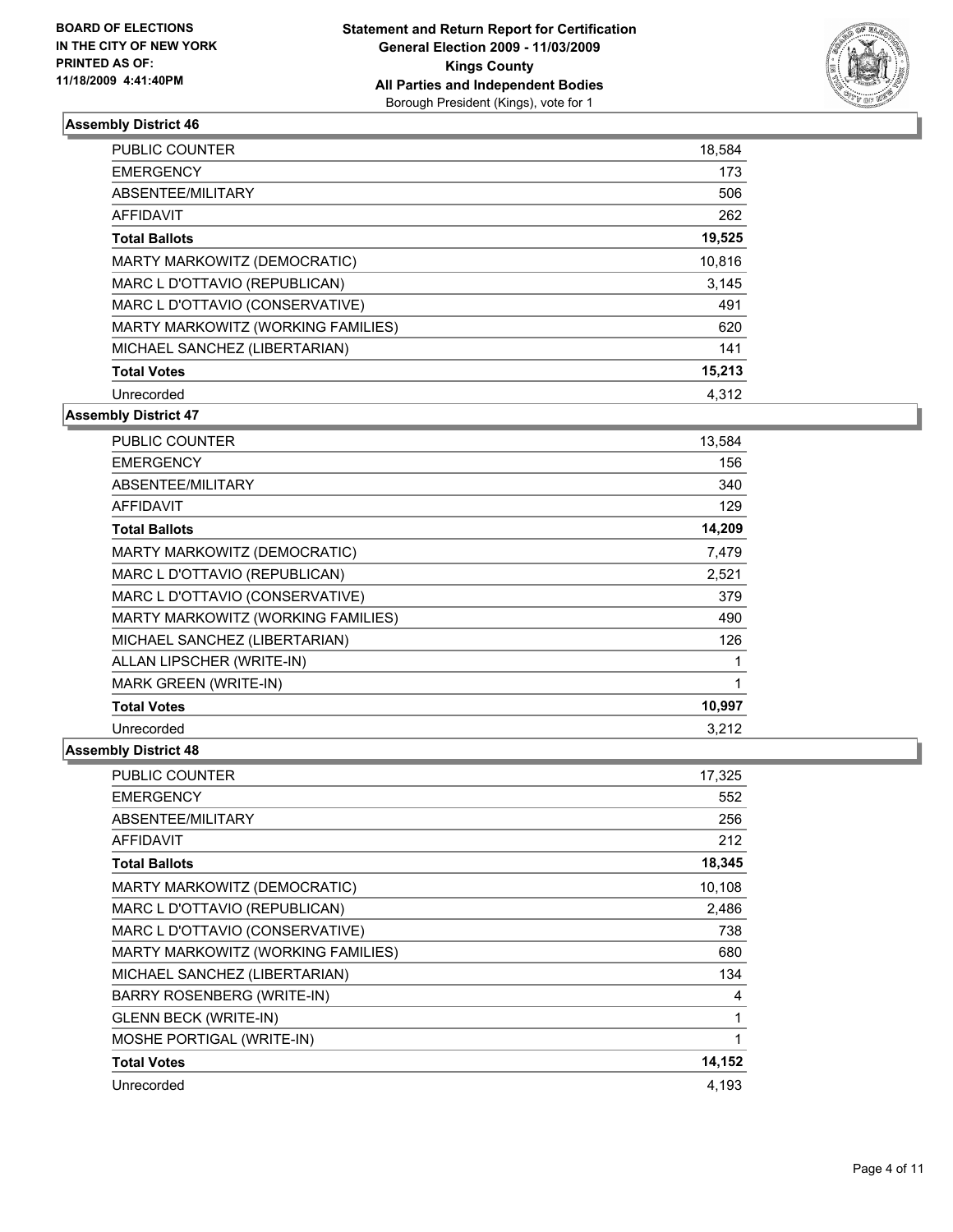

| <b>PUBLIC COUNTER</b>              | 12,854 |
|------------------------------------|--------|
| <b>EMERGENCY</b>                   | 23     |
| ABSENTEE/MILITARY                  | 248    |
| <b>AFFIDAVIT</b>                   | 157    |
| <b>Total Ballots</b>               | 13,282 |
| MARTY MARKOWITZ (DEMOCRATIC)       | 6,889  |
| MARC L D'OTTAVIO (REPUBLICAN)      | 2,431  |
| MARC L D'OTTAVIO (CONSERVATIVE)    | 421    |
| MARTY MARKOWITZ (WORKING FAMILIES) | 460    |
| MICHAEL SANCHEZ (LIBERTARIAN)      | 99     |
| TIMOTHY ANDERSON (WRITE-IN)        |        |
| <b>Total Votes</b>                 | 10,301 |
| Unrecorded                         | 2,981  |

# **Assembly District 50**

| <b>PUBLIC COUNTER</b>              | 15.934 |
|------------------------------------|--------|
| <b>EMERGENCY</b>                   | 116    |
| ABSENTEE/MILITARY                  | 179    |
| AFFIDAVIT                          | 242    |
| <b>Total Ballots</b>               | 16,471 |
| MARTY MARKOWITZ (DEMOCRATIC)       | 9,208  |
| MARC L D'OTTAVIO (REPUBLICAN)      | 1,177  |
| MARC L D'OTTAVIO (CONSERVATIVE)    | 260    |
| MARTY MARKOWITZ (WORKING FAMILIES) | 1,177  |
| MICHAEL SANCHEZ (LIBERTARIAN)      | 358    |
| BENNETT MAUMEN (WRITE-IN)          |        |
| BRONWYN FLEMING-JONES (WRITE-IN)   | 1      |
| <b>Total Votes</b>                 | 12,182 |
| Unrecorded                         | 4.289  |

| <b>PUBLIC COUNTER</b>              | 10,301 |
|------------------------------------|--------|
| <b>EMERGENCY</b>                   | 35     |
| ABSENTEE/MILITARY                  | 133    |
| <b>AFFIDAVIT</b>                   | 134    |
| <b>Total Ballots</b>               | 10,603 |
| MARTY MARKOWITZ (DEMOCRATIC)       | 5,892  |
| MARC L D'OTTAVIO (REPUBLICAN)      | 1,039  |
| MARC L D'OTTAVIO (CONSERVATIVE)    | 164    |
| MARTY MARKOWITZ (WORKING FAMILIES) | 598    |
| MICHAEL SANCHEZ (LIBERTARIAN)      | 226    |
| TODD PATRICK (WRITE-IN)            | 1      |
| <b>Total Votes</b>                 | 7,920  |
| Unrecorded                         | 2,683  |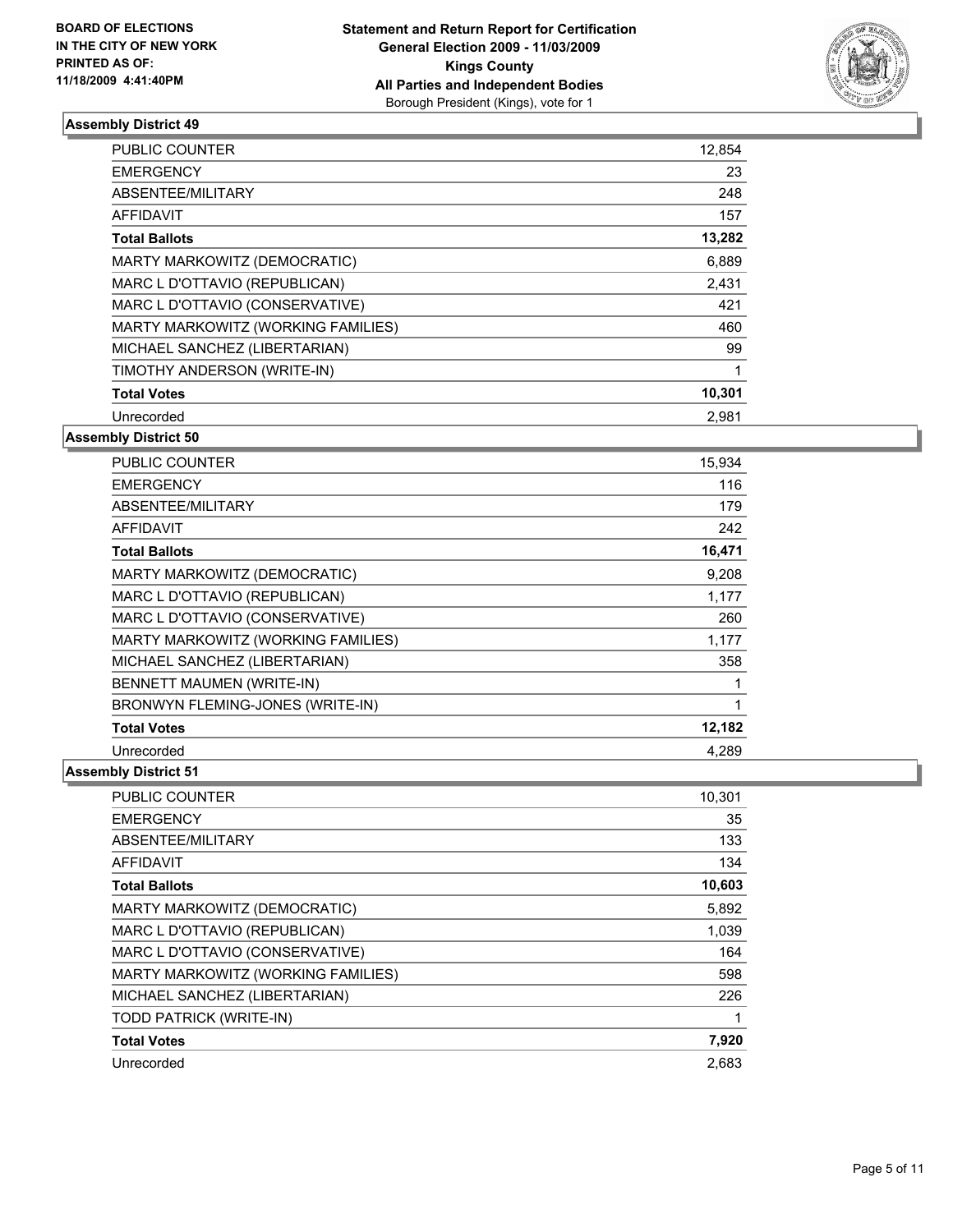

| PUBLIC COUNTER                     | 25,510 |
|------------------------------------|--------|
| <b>EMERGENCY</b>                   | 181    |
| ABSENTEE/MILITARY                  | 518    |
| <b>AFFIDAVIT</b>                   | 322    |
| <b>Total Ballots</b>               | 26,531 |
| MARTY MARKOWITZ (DEMOCRATIC)       | 17,060 |
| MARC L D'OTTAVIO (REPUBLICAN)      | 1,825  |
| MARC L D'OTTAVIO (CONSERVATIVE)    | 339    |
| MARTY MARKOWITZ (WORKING FAMILIES) | 2,935  |
| MICHAEL SANCHEZ (LIBERTARIAN)      | 959    |
| DANIEL GOLDSTEIN (WRITE-IN)        | 2      |
| DANIEL GOLDSTIEN (WRITE-IN)        | 1      |
| ERIC MC CLURE (WRITE-IN)           | 1      |
| MARYANN SANTORA (WRITE-IN)         | 1      |
| RALPH NADER (WRITE-IN)             | 1      |
| THE BROOKLYN WHAT (WRITE-IN)       | 1      |
| <b>Total Votes</b>                 | 23,125 |
| Unrecorded                         | 3,406  |

#### **Assembly District 53**

| <b>PUBLIC COUNTER</b>              | 14,680 |
|------------------------------------|--------|
| <b>EMERGENCY</b>                   | 55     |
| ABSENTEE/MILITARY                  | 114    |
| <b>AFFIDAVIT</b>                   | 235    |
| <b>Total Ballots</b>               | 15,084 |
| MARTY MARKOWITZ (DEMOCRATIC)       | 7,077  |
| MARC L D'OTTAVIO (REPUBLICAN)      | 657    |
| MARC L D'OTTAVIO (CONSERVATIVE)    | 138    |
| MARTY MARKOWITZ (WORKING FAMILIES) | 2,071  |
| MICHAEL SANCHEZ (LIBERTARIAN)      | 373    |
| <b>Total Votes</b>                 | 10,316 |
| Unrecorded                         | 4.768  |

| <b>PUBLIC COUNTER</b>              | 10,950 |
|------------------------------------|--------|
| <b>EMERGENCY</b>                   | 58     |
| ABSENTEE/MILITARY                  | 68     |
| <b>AFFIDAVIT</b>                   | 179    |
| <b>Total Ballots</b>               | 11,255 |
| MARTY MARKOWITZ (DEMOCRATIC)       | 6,902  |
| MARC L D'OTTAVIO (REPUBLICAN)      | 539    |
| MARC L D'OTTAVIO (CONSERVATIVE)    | 107    |
| MARTY MARKOWITZ (WORKING FAMILIES) | 524    |
| MICHAEL SANCHEZ (LIBERTARIAN)      | 179    |
| <b>JULIA MCAULIFFE (WRITE-IN)</b>  | 2      |
| <b>Total Votes</b>                 | 8,253  |
| Unrecorded                         | 3.002  |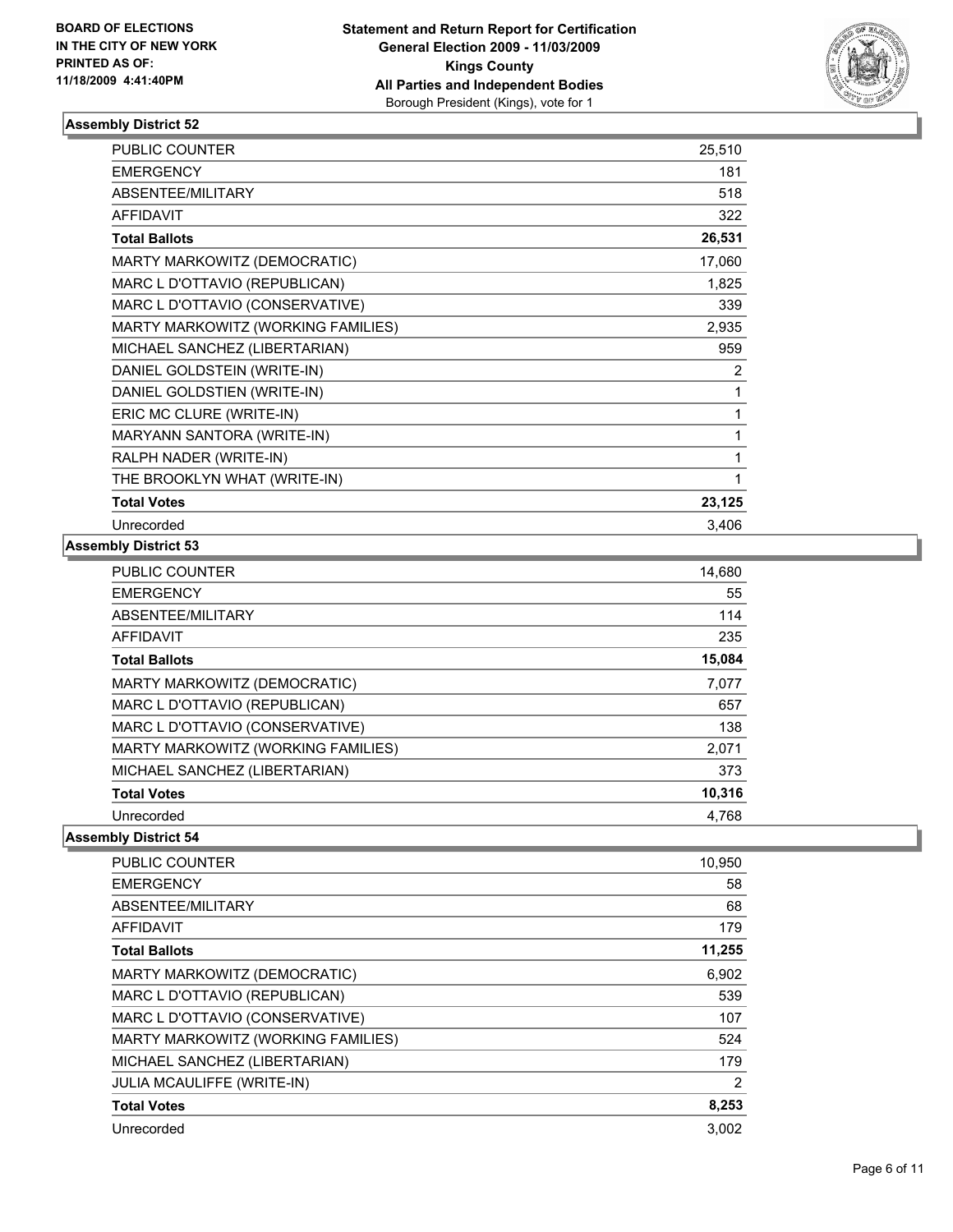

| <b>PUBLIC COUNTER</b>              | 13,267 |
|------------------------------------|--------|
| <b>EMERGENCY</b>                   | 45     |
| ABSENTEE/MILITARY                  | 146    |
| AFFIDAVIT                          | 197    |
| <b>Total Ballots</b>               | 13,655 |
| MARTY MARKOWITZ (DEMOCRATIC)       | 9,796  |
| MARC L D'OTTAVIO (REPUBLICAN)      | 347    |
| MARC L D'OTTAVIO (CONSERVATIVE)    | 46     |
| MARTY MARKOWITZ (WORKING FAMILIES) | 398    |
| MICHAEL SANCHEZ (LIBERTARIAN)      | 130    |
| <b>Total Votes</b>                 | 10,717 |
| Unrecorded                         | 2.938  |

| <b>PUBLIC COUNTER</b>              | 16,348 |
|------------------------------------|--------|
| <b>EMERGENCY</b>                   | 358    |
| ABSENTEE/MILITARY                  | 216    |
| <b>AFFIDAVIT</b>                   | 253    |
| <b>Total Ballots</b>               | 17,175 |
| MARTY MARKOWITZ (DEMOCRATIC)       | 11,619 |
| MARC L D'OTTAVIO (REPUBLICAN)      | 319    |
| MARC L D'OTTAVIO (CONSERVATIVE)    | 91     |
| MARTY MARKOWITZ (WORKING FAMILIES) | 1,288  |
| MICHAEL SANCHEZ (LIBERTARIAN)      | 167    |
| <b>Total Votes</b>                 | 13,484 |
| Unrecorded                         | 3.691  |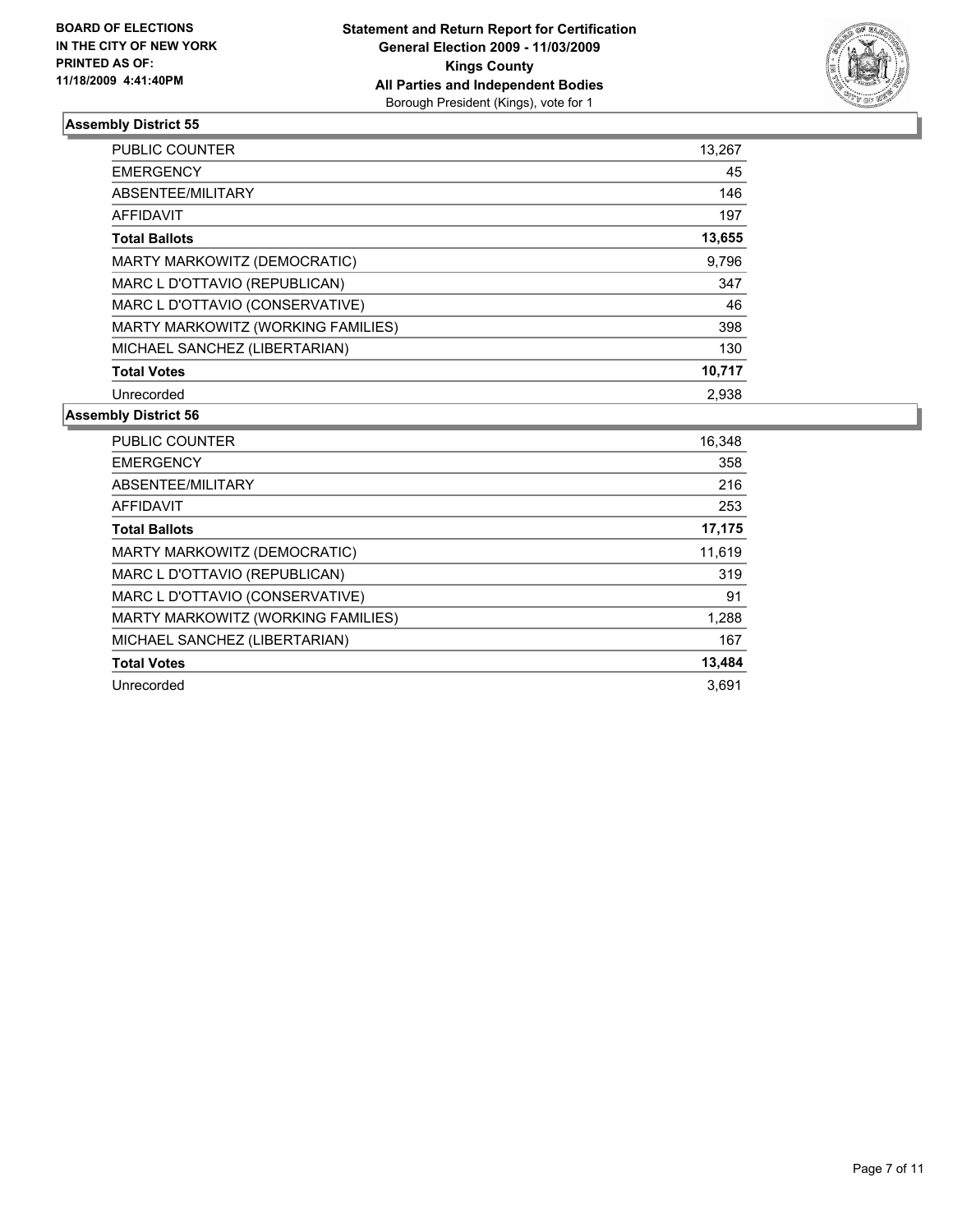

| PUBLIC COUNTER                     | 19,952 |
|------------------------------------|--------|
| <b>EMERGENCY</b>                   | 106    |
| ABSENTEE/MILITARY                  | 331    |
| <b>AFFIDAVIT</b>                   | 321    |
| <b>Total Ballots</b>               | 20,710 |
| MARTY MARKOWITZ (DEMOCRATIC)       | 14,398 |
| MARC L D'OTTAVIO (REPUBLICAN)      | 606    |
| MARC L D'OTTAVIO (CONSERVATIVE)    | 89     |
| MARTY MARKOWITZ (WORKING FAMILIES) | 1,638  |
| MICHAEL SANCHEZ (LIBERTARIAN)      | 584    |
| ALFRED E. NEUMAN (WRITE-IN)        | 1      |
| DANIEL GOLDSTEIN (WRITE-IN)        | 4      |
| DIMITRY STRUNK (WRITE-IN)          | 1      |
| DREW AKASON (WRITE-IN)             | 1      |
| EUGENE MYRICK (WRITE-IN)           | 1      |
| JENNIFER LEVY (WRITE-IN)           | 1      |
| NORMA SIEGEL (WRITE-IN)            | 1      |
| NORMAN SIEGEL (WRITE-IN)           | 2      |
| ROXALANA JORDAN (WRITE-IN)         | 2      |
| <b>Total Votes</b>                 | 17,329 |
| Unrecorded                         | 3,381  |

| <b>PUBLIC COUNTER</b>              | 15.517 |
|------------------------------------|--------|
| <b>EMERGENCY</b>                   | 426    |
| ABSENTEE/MILITARY                  | 375    |
| <b>AFFIDAVIT</b>                   | 158    |
| <b>Total Ballots</b>               | 16,476 |
| MARTY MARKOWITZ (DEMOCRATIC)       | 12,618 |
| MARC L D'OTTAVIO (REPUBLICAN)      | 322    |
| MARC L D'OTTAVIO (CONSERVATIVE)    | 94     |
| MARTY MARKOWITZ (WORKING FAMILIES) | 430    |
| MICHAEL SANCHEZ (LIBERTARIAN)      | 104    |
| <b>Total Votes</b>                 | 13,568 |
| Unrecorded                         | 2.908  |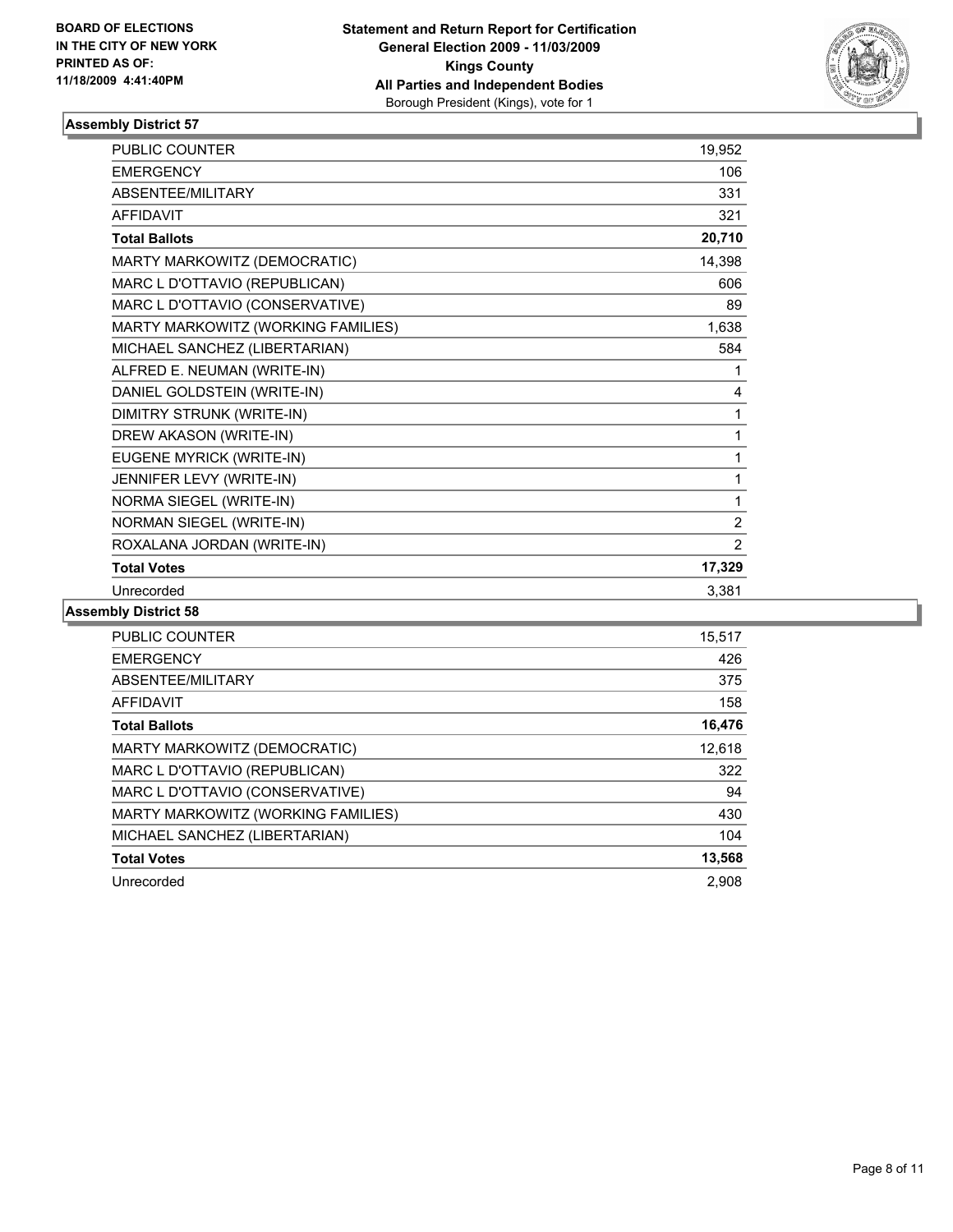

| PUBLIC COUNTER                     | 18,603 |
|------------------------------------|--------|
| <b>EMERGENCY</b>                   | 223    |
| ABSENTEE/MILITARY                  | 311    |
| <b>AFFIDAVIT</b>                   | 136    |
| <b>Total Ballots</b>               | 19,273 |
| MARTY MARKOWITZ (DEMOCRATIC)       | 13,552 |
| MARC L D'OTTAVIO (REPUBLICAN)      | 2,145  |
| MARC L D'OTTAVIO (CONSERVATIVE)    | 493    |
| MARTY MARKOWITZ (WORKING FAMILIES) | 599    |
| MICHAEL SANCHEZ (LIBERTARIAN)      | 104    |
| STEWART B MILSTEIN (WRITE-IN)      | 1      |
| <b>Total Votes</b>                 | 16,894 |
| Unrecorded                         | 2,379  |

| <b>PUBLIC COUNTER</b>              | 8,018 |
|------------------------------------|-------|
| <b>EMERGENCY</b>                   | 124   |
| ABSENTEE/MILITARY                  | 164   |
| AFFIDAVIT                          | 88    |
| <b>Total Ballots</b>               | 8,394 |
| MARTY MARKOWITZ (DEMOCRATIC)       | 4,648 |
| MARC L D'OTTAVIO (REPUBLICAN)      | 1,505 |
| MARC L D'OTTAVIO (CONSERVATIVE)    | 393   |
| MARTY MARKOWITZ (WORKING FAMILIES) | 344   |
| MICHAEL SANCHEZ (LIBERTARIAN)      | 104   |
| <b>Total Votes</b>                 | 6,994 |
| Unrecorded                         | 1.400 |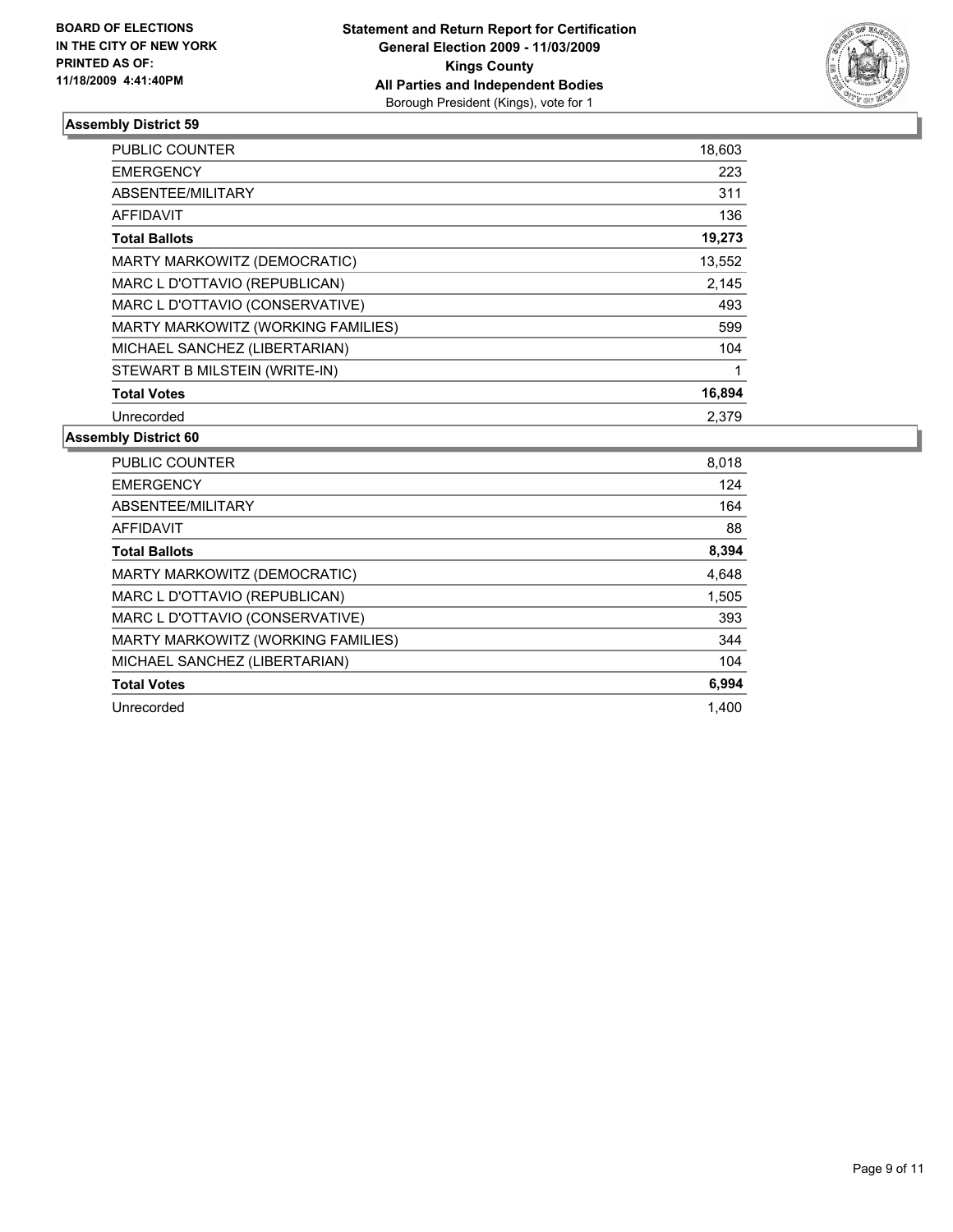

**Total for Borough President (Kings) - Kings County**

| PUBLIC COUNTER                     | 334,224      |
|------------------------------------|--------------|
| <b>EMERGENCY</b>                   | 3,183        |
| ABSENTEE/MILITARY                  | 5,663        |
| AFFIDAVIT                          | 4,240        |
| <b>Total Ballots</b>               | 347,310      |
| MARTY MARKOWITZ (DEMOCRATIC)       | 219,716      |
| MARC L D'OTTAVIO (REPUBLICAN)      | 28,798       |
| MARC L D'OTTAVIO (CONSERVATIVE)    | 5,822        |
| MARTY MARKOWITZ (WORKING FAMILIES) | 19,610       |
| MICHAEL SANCHEZ (LIBERTARIAN)      | 4,916        |
| ALFRED E. NEUMAN (WRITE-IN)        | 1            |
| ALLAN LIPSCHER (WRITE-IN)          | 1            |
| ANTHONY WEINER (WRITE-IN)          | 1            |
| AVRAHAM MAYERFELD (WRITE-IN)       | 1            |
| <b>BARRY ROSENBERG (WRITE-IN)</b>  | 4            |
| BENNETT MAUMEN (WRITE-IN)          | 1            |
| BRONWYN FLEMING-JONES (WRITE-IN)   | 1            |
| CHARLES BARRON (WRITE-IN)          | $\mathbf{1}$ |
| DANIEL ANISFELD (WRITE-IN)         | $\mathbf 1$  |
| DANIEL GOLDSTEIN (WRITE-IN)        | 6            |
| DANIEL GOLDSTIEN (WRITE-IN)        | $\mathbf{1}$ |
| DAVID YASSKY (WRITE-IN)            | 1            |
| DIMITRY STRUNK (WRITE-IN)          | 1            |
| DREW AKASON (WRITE-IN)             | $\mathbf{1}$ |
| ERIC MC CLURE (WRITE-IN)           | $\mathbf 1$  |
| EUGENE MYRICK (WRITE-IN)           | 2            |
| <b>GLENN BECK (WRITE-IN)</b>       | $\mathbf{1}$ |
| JENNIFER LEVY (WRITE-IN)           | 1            |
| JULIA MCAULIFFE (WRITE-IN)         | 2            |
| MARK GREEN (WRITE-IN)              | 1            |
| MARK TREYGER (WRITE-IN)            | $\mathbf 1$  |
| MARTIN KORNBERG (WRITE-IN)         | 1            |
| MARYANN SANTORA (WRITE-IN)         | 1            |
| MOSHE PORTIGAL (WRITE-IN)          | 1            |
| NORMA SIEGEL (WRITE-IN)            | 1            |
| NORMAN SIEGEL (WRITE-IN)           | 2            |
| PETER WEISS (WRITE-IN)             | 1            |
| RALPH NADER (WRITE-IN)             | 1            |
| ROXALANA JORDAN (WRITE-IN)         | 2            |
| SALEM (WRITE-IN)                   | 1            |
| SHALOM HARARI-RAFUL (WRITE-IN)     | 1            |
| STEWART B MILSTEIN (WRITE-IN)      | 1            |
| THE BROOKLYN WHAT (WRITE-IN)       | 1            |
| TIMOTHY ANDERSON (WRITE-IN)        | 1            |
| TODD PATRICK (WRITE-IN)            | 1            |
| WILLIAM SAUNDERS (WRITE-IN)        | 1            |